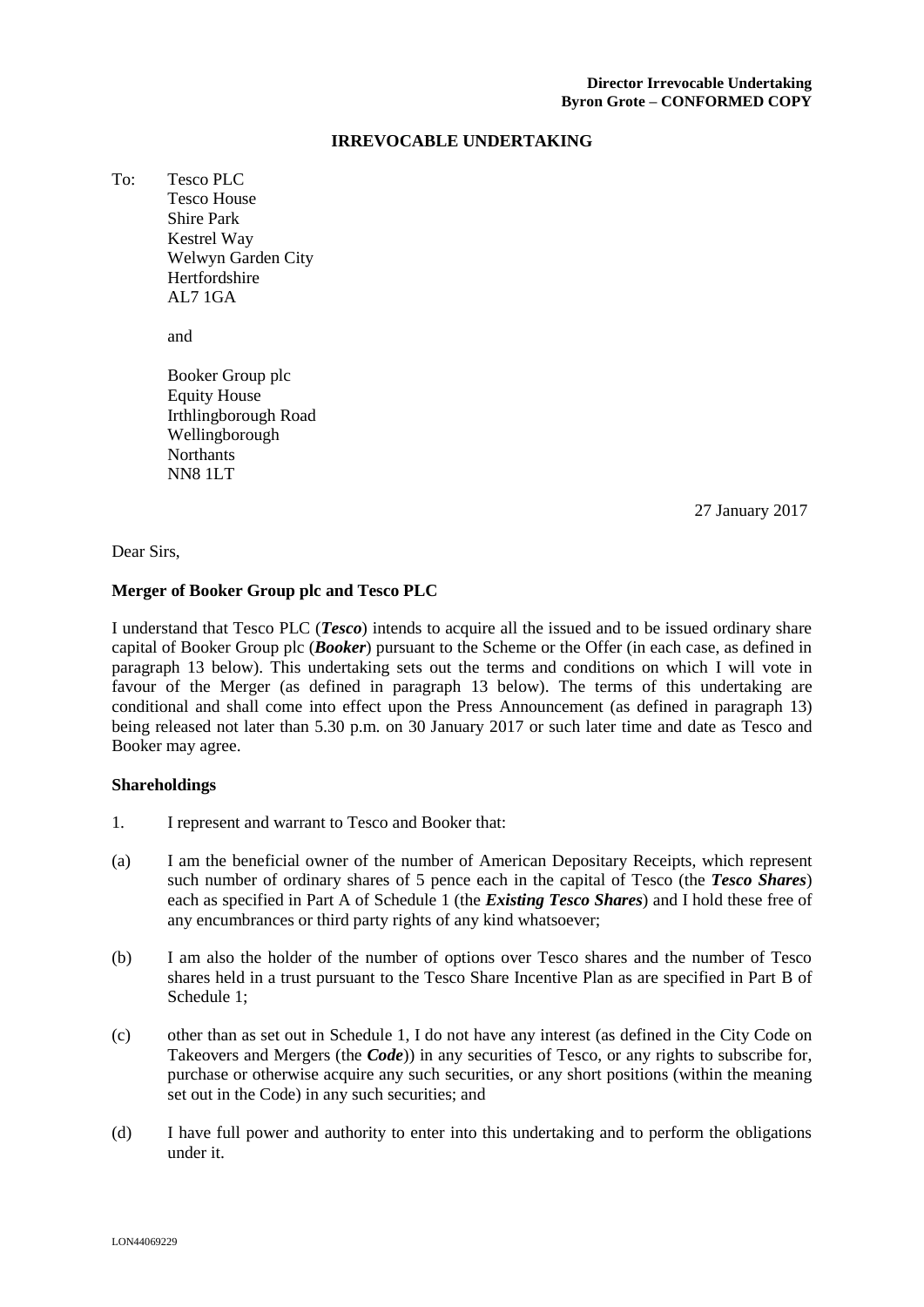2. I hereby undertake if, and only to the extent that, I (i) convert any of my holding of Existing Tesco Shares or (if applicable) any Further Tesco Shares (as defined in paragraph 3(a) below) from the form of American Depositary Receipts into registered or beneficial holdings in my name of ordinary shares of 5 pence each in the capital of Tesco, or (ii) become the registered or beneficial holder of any Further Tesco Shares (for the avoidance of doubt, not in the form of American Depositary Receipts) before this undertaking lapses in accordance with paragraph 15, I shall comply with the obligations set out in paragraphs  $3(b)$  and  $3(c)$ ,  $3(d)$  (to the extent relevant to paragraphs  $3(b)$ ) and  $3(c)$ ), 5 (to the extent relevant to paragraphs  $3(b)$  to  $3(d)$ ), 7 and 8 in respect of any such ordinary shareholding from the relevant date of conversion and, for the avoidance of doubt, those paragraphs shall be of no effect until such time.

## **Dealings and undertakings**

3. I undertake that before this undertaking lapses in accordance with paragraph 15 below, I shall not without Booker's prior written consent:

- (a) (other than pursuant to the Merger and subject to paragraph 6) sell, transfer, charge, encumber, grant any option or lien over or otherwise dispose of any interest in any Existing Tesco Shares or any other shares in Tesco issued or unconditionally allotted to, or otherwise acquired by, me before then (*Further Tesco Shares*, provided that any Tesco Shares that I may acquire: (i) on exercise of options granted under the Tesco Savings Related Share Option Scheme (the *SAYE*); and (ii) pursuant to the Tesco Share Incentive Plan (the *Share Incentive Plan*) shall not be Further Tesco Shares);
- (b) subject to paragraph 2, in my capacity as a shareholder of Tesco, cast the votes attaching to any Existing Tesco Shares or Further Tesco Shares in favour of any resolution to approve an acquisition or any other transaction or corporate action which is proposed in competition with or which would otherwise be reasonably expected to frustrate, impede or delay the Merger (as defined in paragraph 13);
- (c) subject to paragraph 2, in my capacity as a shareholder of Tesco, convene, requisition or join in the requisition of any general or class meeting of Tesco shareholders for the purpose of considering any resolution referred to in paragraph 3(b); or
- (d) subject to paragraph 2, (other than pursuant to the Merger) enter into any agreement or arrangement, incur any obligation or give any indication of intent:
	- (i) to do any of the acts referred to in paragraphs  $3(a)$  to  $3(c)$ ; or
	- (ii) which, in relation to the Existing Tesco Shares or any Further Tesco Shares, would or might restrict or impede the implementation of the Merger or my ability to comply with this undertaking,

and for the avoidance of doubt, references in this paragraph 3(d) to any agreement, arrangement, obligation or indication of intent includes any agreement, arrangement, obligation or indication of intent whether or not legally binding or subject to any condition or which is to take effect if the Scheme or the Offer (as the case may be) lapses or is withdrawn, or if this undertaking ceases to be binding or following any other event.

- 4. I further undertake not to, until the earlier of:
- (a) this undertaking lapsing in accordance with paragraph 15 below; or
- (b) either the Scheme being approved by the Court or the Offer becoming unconditional as to acceptances,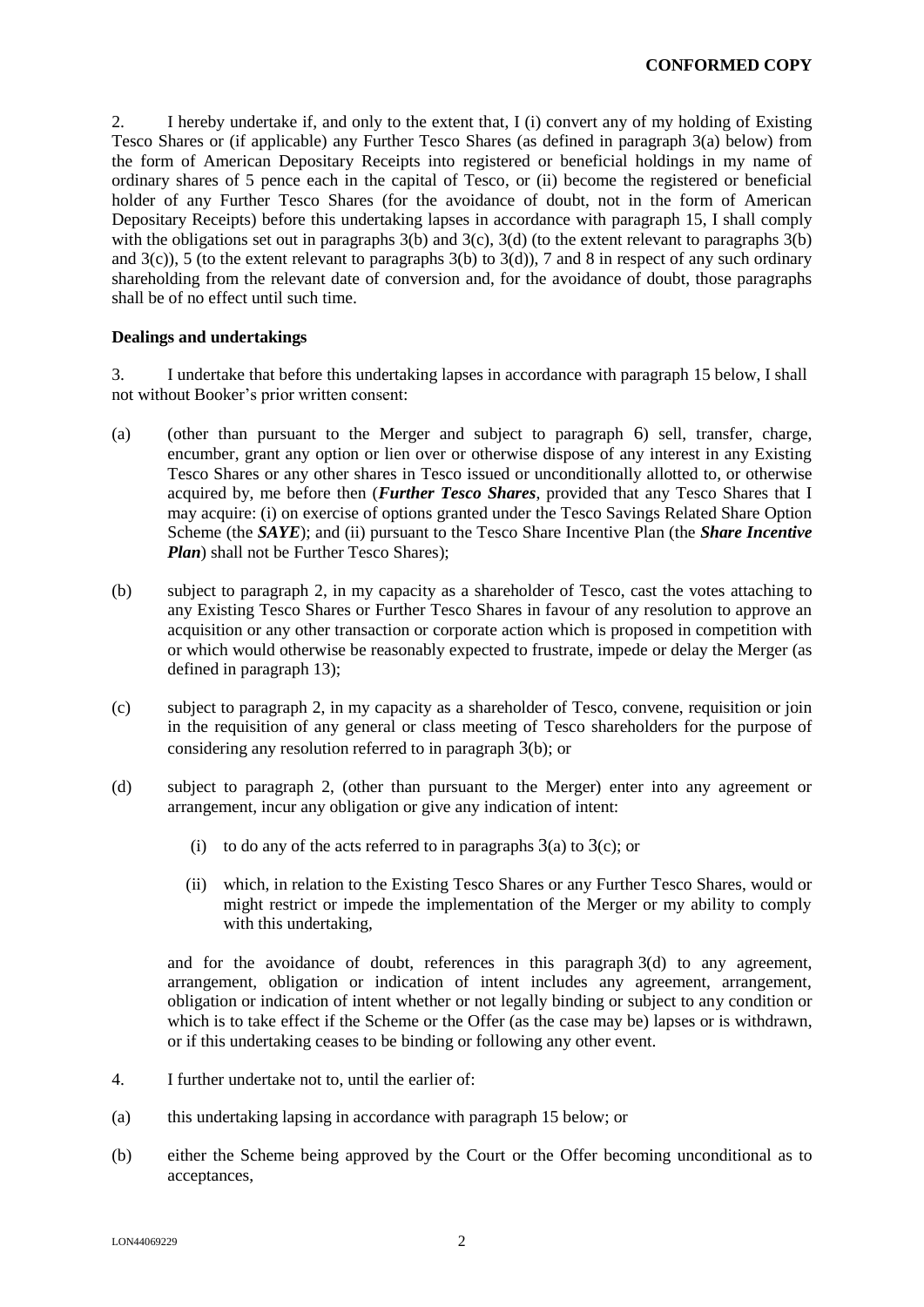except with the prior written consent of Booker (not to be unreasonably withheld), acquire any interests (as defined in the Code) or otherwise deal or undertake any dealing (as defined in the Code) in any relevant securities (as defined in the Code) of Booker or Tesco (other than: (i) any Tesco Shares acquired by or issued to me on vesting of awards or exercise of options under any of Tesco's employee share plans; (ii) any award or option over Tesco Shares granted to me under any of Tesco's employee share plans after the date of this undertaking; or (iii) as permitted under paragraph 6).

5. Subject to paragraph 2, I undertake to cause the registered holder of any Existing Tesco Shares and/ or (if applicable) Further Tesco Shares of which I am the beneficial owner to comply with the undertakings in paragraphs 3 and 4 above in respect of those Existing Tesco Shares and/ or (if applicable) Further Tesco Shares.

- 6. Notwithstanding any other provisions of this undertaking, I shall be permitted to:
- (a) sell, transfer or otherwise dispose of any Tesco Shares acquired by me on exercise of options granted under Tesco's employee share plans for the purposes of satisfying tax liabilities on such exercise of options; and
- (b) transfer the entire legal and beneficial interest, in some or all of the Existing Tesco Shares or any Further Tesco Shares, (in one or more transactions) to one or more of my family members (as defined in section 253 of the Companies Act 2006) provided that:
	- (i) such a transfer is undertaken as part of my bona fide tax planning;
	- (ii) I notify Booker that I intend to make such transfer at least three Business Days prior to effecting the transfer; and
	- (iii) with effect from the time of such transfer, I will procure compliance by the transferee of the obligations contained in this undertaking in respect of such transferred Tesco Shares as if the transferee had given this undertaking in respect of such transferred Tesco Shares,

and, in the event of any sale, disposal or transfer, all references to Existing Tesco Shares and Further Tesco Shares (as applicable) in this undertaking shall be deemed to be amended accordingly.

## **Approval of Merger**

- 7. I irrevocably undertake that, subject to paragraph 2:
- (a) I shall exercise all voting rights attaching to the Existing Tesco Shares and any Further Tesco Shares to vote in favour of all resolutions to approve and/ or give effect to the Merger, and any related matters, proposed at any general meeting of Tesco to be convened and held in connection with the Merger (the *Tesco General Meeting***)**, or at any adjournment of any such meeting, either (A) in person or (B) by executing and lodging a form of proxy or by giving instruction to a proxy via the CREST system as soon as possible and in any event: (i) not later than 3.00 p.m. on the tenth day after Tesco sends the circular (and, if different, any other document) convening the Tesco General Meeting; or (ii) within three Business Days of becoming the registered holder of Tesco Shares or Further Tesco Shares, if later);
- (b) I shall not revoke or amend the terms of any proxy or instruction submitted to Tesco in accordance with paragraph  $7(a)$ , or submit any new form of proxy or other proxy voting instructions, either in writing or by attendance at any Tesco General Meeting (including any adjournment thereof); and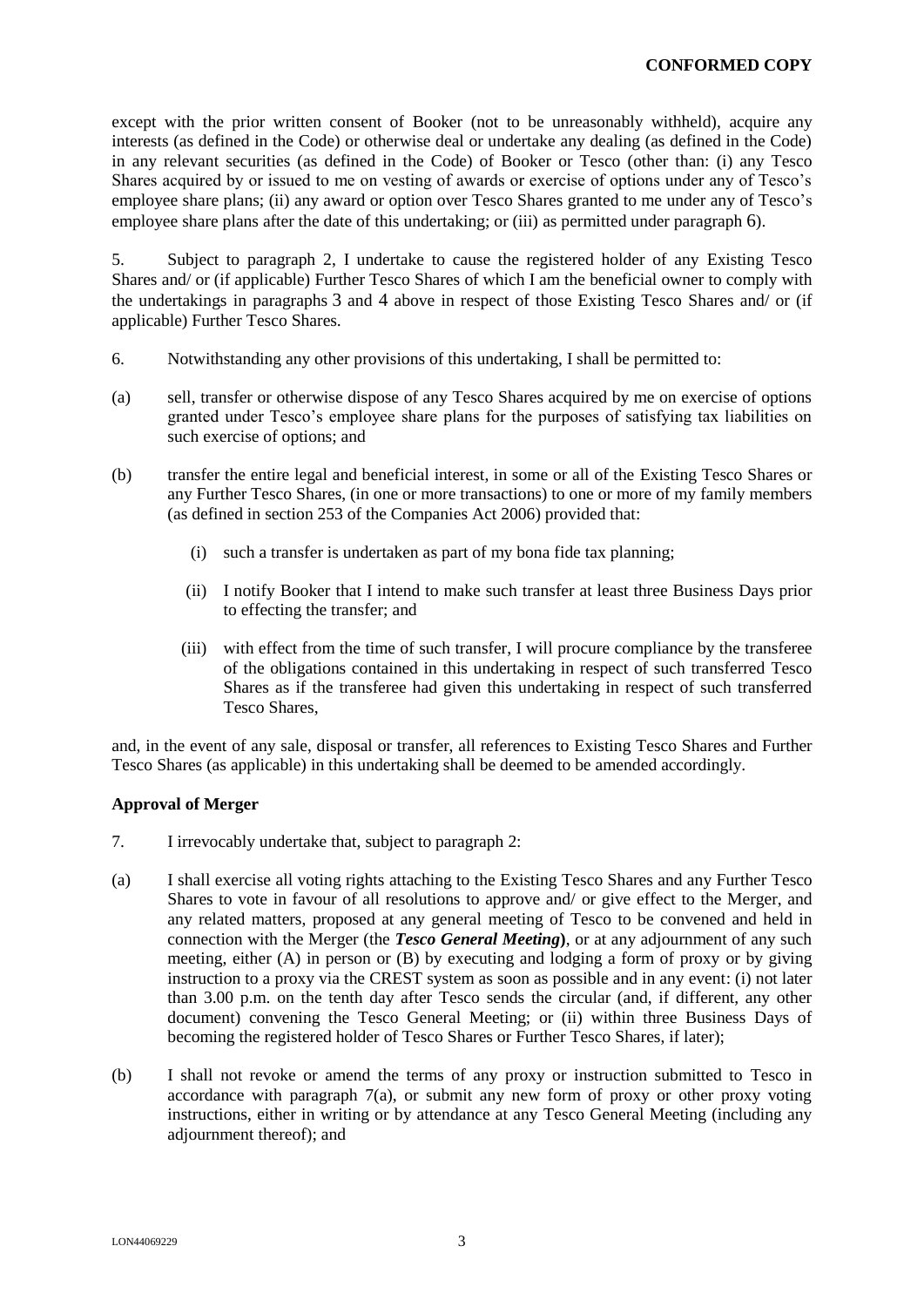(c) I shall cause the registered holder of any Existing Tesco Shares and/ or (if applicable) Further Tesco Shares of which I am the beneficial owner to comply with the undertakings in paragraphs 7(a) and 7(b) in respect of those Existing Tesco Shares and/ or (if applicable) Further Tesco Shares.

### **Voting Rights**

8. Until the time this undertaking lapses in accordance with paragraph 15, in my capacity as shareholder and subject to paragraph 2:

- (a) I shall exercise the voting rights attached to the Existing Tesco Shares and any Further Tesco Shares on a Relevant Resolution (as defined in paragraph 9) only in accordance with Booker's directions;
- (b) I shall exercise the rights attaching to the Existing Tesco Shares and any Further Tesco Shares to requisition or join in requisitioning any general or class meeting of Tesco pursuant to section 303 Companies Act 2006 for the purposes of considering a Relevant Resolution and to require Tesco to give notice of such a resolution pursuant to section 338 Companies Act 2006 only in accordance with Booker's directions;
- (c) for the purpose of voting on a Relevant Resolution, I shall vote, in respect of Existing Tesco Shares and any Further Tesco Shares in accordance with Booker's directions either in person or by executing and lodging a form of proxy or by giving instruction to a proxy via the CREST system (and I shall not revoke or amend the terms of any proxy or instruction so submitted, or submit any new form of proxy or other proxy voting instructions, either in writing or by attendance at such general meeting (including any adjournment thereof) or otherwise); and
- (d) I shall cause the registered holder of any Existing Tesco Shares and/ or (if applicable) any Further Tesco Shares of which I am the beneficial owner to comply with paragraphs 8(a) to 8(c) in respect of those Existing Tesco Shares and/ or (if applicable) Further Tesco Shares.

#### 9. A *Relevant Resolution* means:

- (a) a resolution (whether or not amended) proposed at a general meeting of Tesco, or at an adjourned meeting, the passing of which is required to implement the Merger or which, if passed, might result in any condition of the Merger not being fulfilled or which would reasonably be expected to frustrate, impede or delay the Merger in any way (including, for the avoidance of doubt, any resolution to approve any transaction in relation to Tesco which is proposed in competition with or which would reasonably be expected to frustrate, impede or delay the Merger);
- (b) a resolution to adjourn a general meeting of Tesco whose business includes the consideration of a resolution falling within paragraph 9(a); and
- (c) a resolution to amend a resolution falling within paragraph  $9(a)$  or paragraph  $9(b)$ .

#### **Documentation**

- 10. I consent to:
- (a) this undertaking being disclosed to the Panel;
- (b) the inclusion of references to me and any Existing Tesco Shares and/ or (if applicable) Further Tesco Shares of which I am the beneficial owner, and particulars of this undertaking, my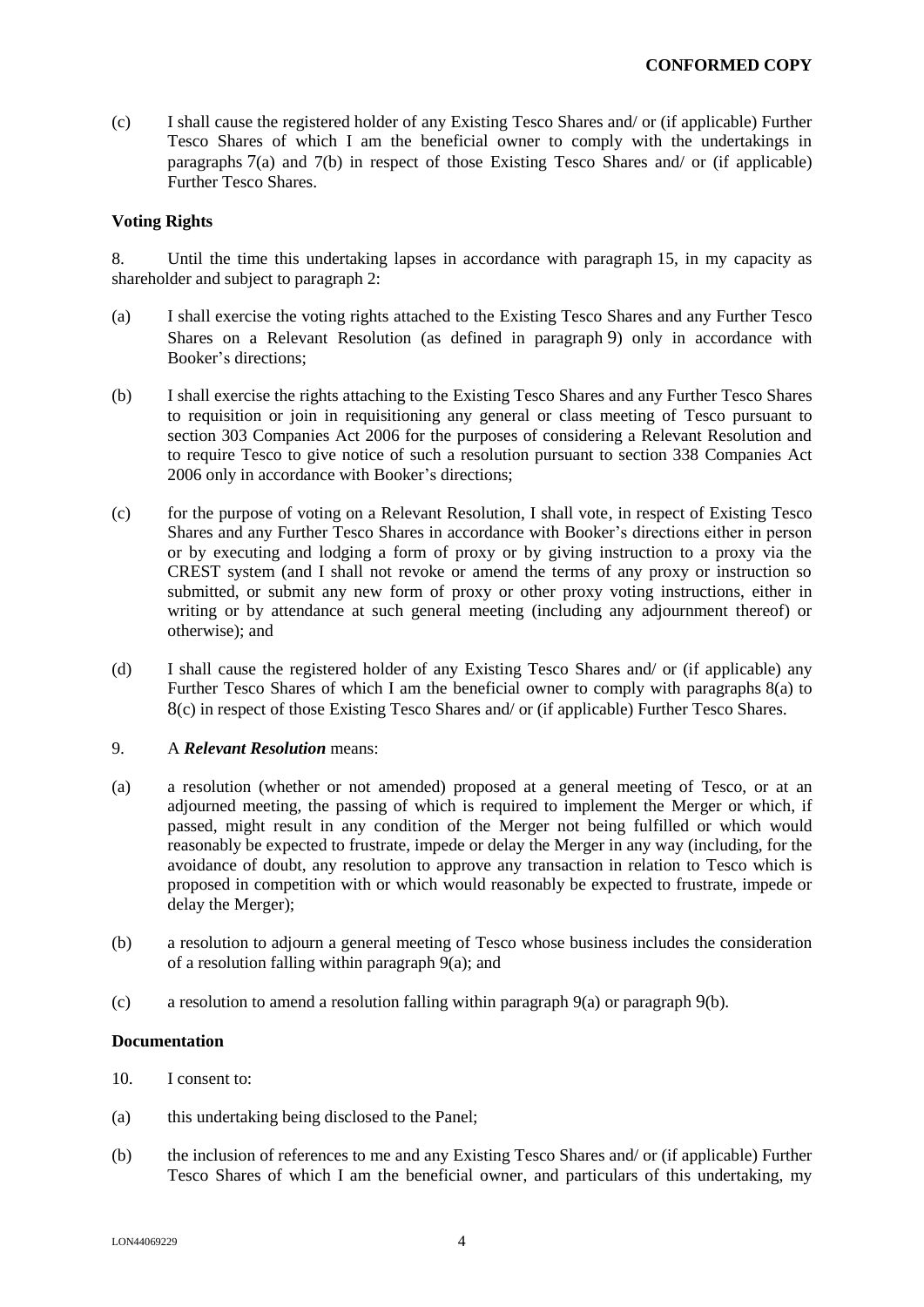holdings of, interests in, rights to subscribe for and short positions in relevant securities of Tesco being included in the Press Announcement and any offer document or scheme document published in connection with the Merger, and any other announcement made, or document issued, by or on behalf of Tesco in connection with the Merger; and

(c) this undertaking being available for inspection as required by Rule 26.2 of the Code or the Listing Rules of the Financial Conduct Authority including, without limitation, being made publicly available on the websites of Tesco and Booker.

### **Secrecy**

11. I shall keep secret the possibility, terms and conditions of the Merger and the existence and terms of this undertaking until the Press Announcement is released, provided that I may disclose the same to Tesco and its advisers in which case I shall procure that they observe secrecy in the same terms. The obligations in this paragraph shall survive termination of this undertaking.

12. I understand that the information you have given to me in relation to the Merger must be kept confidential until the Press Announcement is released or the information has otherwise become generally available. To the extent any of the information is inside information for the purposes of the Criminal Justice Act 1993 or the Market Abuse Regulation (EU) No 596/2014, I will comply with the applicable restrictions in those enactments on dealing in securities and disclosing inside information.

#### **Interpretation**

- 13. In this undertaking:
- (a) references to *Business Days* means a day, other than a Saturday, Sunday or public holiday when banks are open for business in London;
- (b) references to the *Merger* means the proposed acquisition by Tesco of ordinary shares of one penny each in the capital of Booker, whether pursuant to the Scheme or the Offer;
- (c) references to the *Offer* means any offer to be made by or on behalf of Tesco to acquire all of the issued and to be issued ordinary share capital of Booker other than that already owned by Tesco and its associates (as defined in section 988 Companies Act 2006), and a reference to the *Offer* also includes any new, increased, renewed or revised offer made by Tesco to acquire shares in Booker provided that the value, in the reasonable opinion of J.P. Morgan Cazenove, of the consideration to be paid for each ordinary share of one penny in the capital of Booker does not represent a reduction in the value of the original proposal as set out in the Press Announcement;
- (d) references to *Press Announcement* mean the announcement announcing the Merger to be issued by Tesco pursuant to Rule 2.7 of the Code; and
- (e) references to the *Scheme* means any scheme of arrangement of Booker under section 895 Companies Act 2006 (including any new, increased, renewed or revised scheme of arrangement) for the acquisition by Tesco of all of the issued and to be issued ordinary share capital of Booker other than that already owned by Tesco, and a reference to the *Scheme* also includes any new, increased, renewed or revised scheme of arrangement made by Tesco to acquire shares in Booker provided that the value, in the reasonable opinion of J.P. Morgan Cazenove, of the consideration to be paid for each ordinary share of one penny in the capital of Booker does not represent a reduction in the value of the original proposal as set out in the Press Announcement.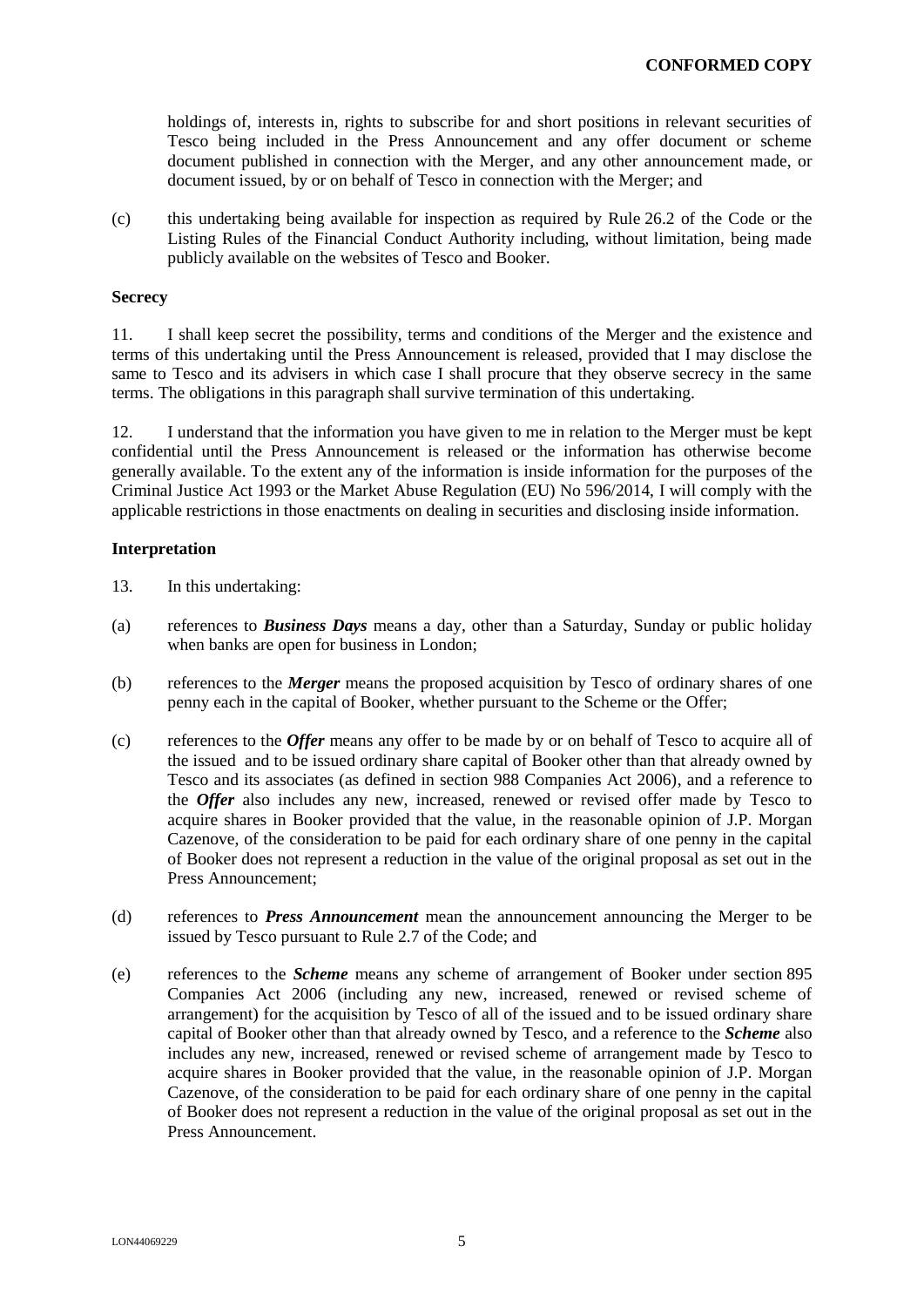## **Time of the Essence**

14. Any time, date or period mentioned in this undertaking may be extended by mutual agreement but as regards any time, date or period originally fixed or as extended, time shall be of the essence.

### **Lapse of undertaking**

- 15. This undertaking shall lapse if:
- (a) Booker announces that it does not intend to proceed with the Merger and no new, revised or replacement Scheme or Offer is announced in accordance with Rule 2.7 of the Code at the same time;
- (b) the Scheme or Offer lapses or is withdrawn and no new, revised or replacement Scheme or Offer has been announced, in accordance with Rule 2.7 of the Code, in its place or is announced, in accordance with Rule 2.7 of the Code, at the same time;
- (c) the formal document to be dispatched to the shareholders of Booker setting out the terms and conditions of the Scheme (the *Scheme Document*) and convening any general meeting (the *Booker General Meeting*) and Court convened meeting (the *Booker Court Meeting*) of Booker shareholders to be convened for the purpose of considering, and if thought fit, approving, such shareholder resolutions of Tesco as are necessary to approve the Merger (the *Booker Resolutions*), does not include a unanimous and unconditional recommendation made by the board of directors of Booker to shareholders of Booker to approve the Booker Resolutions (the *Booker Board Recommendation*), or Booker makes an announcement prior to the publication of such document(s) that: (i) the board of directors of Booker no longer intends to make such recommendation or intends adversely to modify or qualify such recommendation; or (ii) it will not convene the necessary Booker General Meeting and/ or Court Meeting;
- (d) the board of directors of Booker withdraws, adversely modifies or adversely qualifies the Booker Board Recommendation or fails to publicly reaffirm or re-issue such unanimous and unqualified recommendation before the earlier of  $(A)$  5.30 p.m. on the fifth Business Day following Tesco's reasonable request to do so; or (B) the time of the start of the Tesco General Meeting (it being understood that the issue of any holding statement(s) issued to shareholders of Booker following a change of circumstances (so long as any such holding statement contains an express statement that such recommendation is not withdrawn or adversely modified and does not contain a statement that the Booker Directors intend to withdraw or adversely modify such recommendation) shall not constitute a withdrawal or adverse modification of such recommendation for purposes of this paragraph); or
- (e) the Scheme or Offer has not become effective by the Longstop Date (as defined in the Press Announcement) (or such later time and date as agreed between Tesco and Booker, with the approval of the Court and/ or the Panel, if required).

If this undertaking lapses, I shall have no claim against Tesco or Booker and neither Tesco nor Booker shall have any claim against me, other than in respect of any prior breach of any of the terms of this undertaking.

## **Confirmation**

- 16. I confirm that in signing this undertaking I:
- (a) am not a client or customer of Greenhill & Co International LLP (*Greenhill*) or Barclays Bank PLC (*Barclays*) for the purposes of the Conduct of Business Sourcebook of the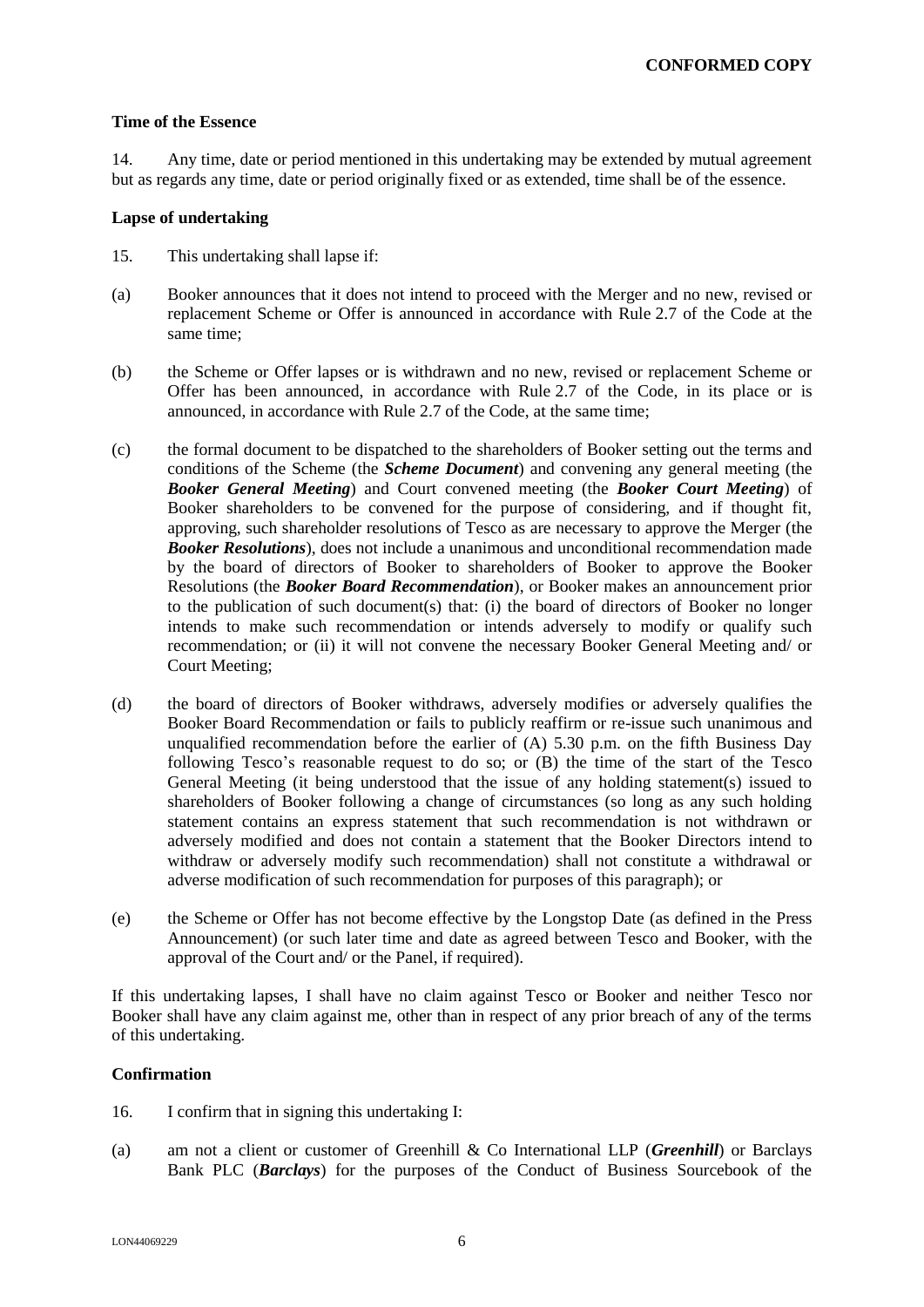Financial Conduct Authority and that Greenhill and Barclays are acting for Tesco in connection with the Merger and no-one else and are not responsible to anyone other than Tesco for providing the protections afforded to customers of Greenhill or Barclays nor for providing advice in relation to the Merger;

- (b) am not a client or customer of J.P. Morgan Limited (*J.P. Morgan Cazenove*) for the purposes of the Conduct of Business Sourcebook of the Financial Conduct Authority and that J.P. Morgan Cazenove is acting for Booker in connection with the Merger and no-one else and is not responsible to anyone other than Booker for providing the protections afforded to customers of J.P. Morgan Cazenove nor for providing advice in relation to the Merger; and
- (c) have been given an adequate opportunity to consider whether or not to execute this undertaking and to obtain independent advice.

## **Power of Attorney**

17. In order to secure the performance of my obligations under this undertaking, I appoint any director of Booker as my attorney:

- (a) if I fail to comply with any of the undertakings in paragraph 7, in my name and on my behalf to do all things and to execute all deeds and other documents as may be necessary or desirable to ensure compliance with such undertakings in respect of the Existing Tesco Shares and any Further TescoShares (as appropriate); and
- (b) if I fail to comply with any of the undertakings in paragraph 7, to execute any form of proxy required by Booker to appoint any person nominated by Booker to attend a general or class meeting of Tesco and vote on a Relevant Resolution (as defined in paragraph 9).

18. I agree that this power of attorney is given by way of security and is irrevocable in accordance with section 4 Powers of Attorney Act 1971 until this undertaking lapses in accordance with paragraph 15.

## **Specific Performance**

19. I agree that, if I fail to comply with any of the undertakings in paragraphs 3, 4, 5, 7 or 8 above or breach any of my other obligations under this undertaking, damages may not be an adequate remedy and accordingly Booker shall be entitled to the remedies of specific performance, injunction or other equitable relief.

## **Governing Law**

20. This undertaking and any non-contractual obligations arising out of or in connection with this undertaking shall be governed by, and interpreted in accordance with, English law. The English courts shall have exclusive jurisdiction in relation to all disputes (including claims for set-off and counterclaims) arising out of or in connection with this undertaking including, without limitation disputes arising out of or in connection with: (i) the creation, validity, effect, interpretation, performance or non-performance of, or the legal relationships established by, this undertaking; and (ii) any non-contractual obligations arising out of or in connection with this undertaking. For such purposes each party irrevocably submits to the jurisdiction of the English courts and waives any objection to the exercise of such jurisdiction. I shall at all times maintain an agent for service of process and any other documents in proceedings in England or any other proceedings in connection with this undertaking.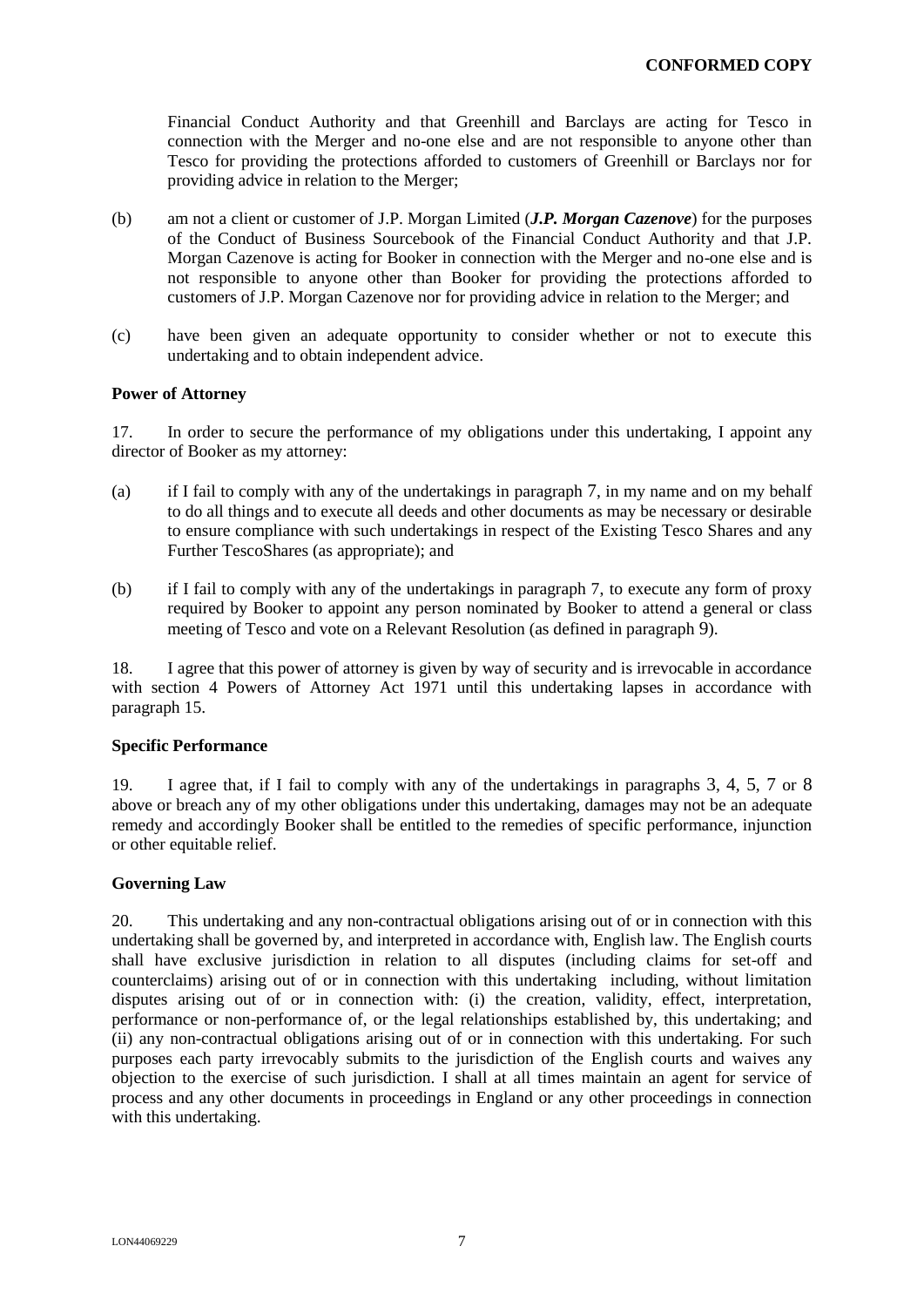## **Schedule 1**

## **Part A – Existing Tesco Shares**

| Name of beneficial owner | <b>No. of American Depositary</b><br><b>Receipts</b> | No. of ordinary shares of 5p<br>in Tesco represented by the<br><b>American Depositary</b><br><b>Receipts</b> |
|--------------------------|------------------------------------------------------|--------------------------------------------------------------------------------------------------------------|
| <b>Byron Grote</b>       | 57,900                                               | 173.700                                                                                                      |

# **Part B – Employee Share Plans**

## **A. SAYE**

| <b>Name</b>    | No.<br>$\cdot$ .<br>of options        |
|----------------|---------------------------------------|
| Byron<br>Grote | $\mathbf{v}$<br>$\mathbf{N}$<br>. 772 |

## **B. Share Incentive Plan**

| <b>Name</b>        | No.<br>A<br>shares<br>0Ī |
|--------------------|--------------------------|
| <b>Byron Grote</b> | N/A                      |

# **C. Nil Cost Options**

| <b>Name</b>        | No.<br>of options |
|--------------------|-------------------|
| <b>Byron Grote</b> | N/A               |